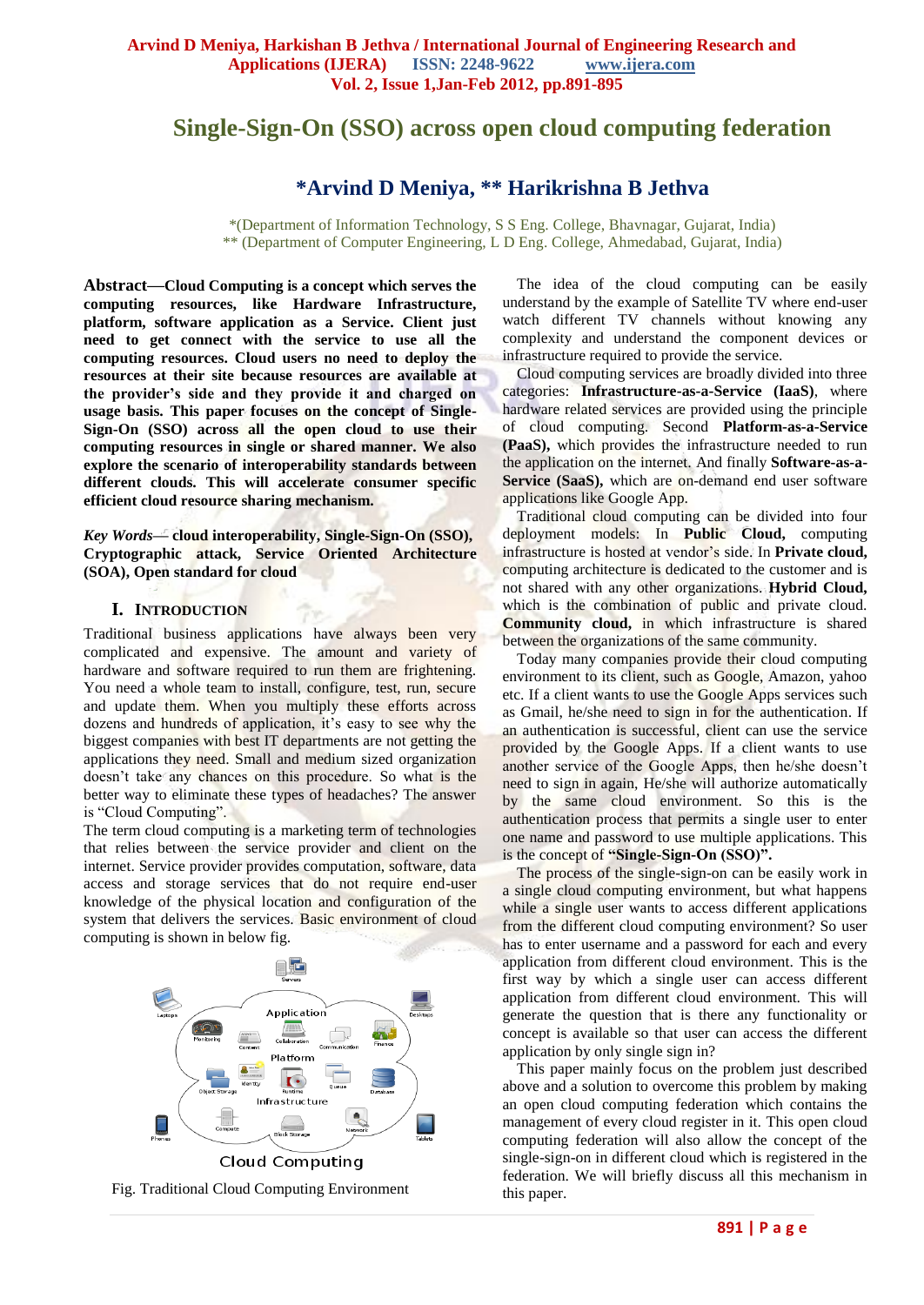In section I, the basic introduction of the cloud computing is discussed. We will discuss the working of Traditional Cloud computing II. In Section III, we will discuss the concept and working procedure of Single-Sign-On and the issues in traditional cloud computing. Section IV will discuss give the highlight about the issues in traditional cloud computing environment and section V contains the solution of issues discusses in section IV. Section VI contains the security issues which can be effect on developed federation using single-signon. Finally, we give the conclusion of this paper in section VII.

#### II. **WORKING OF CLOUD COMPUTING**

In traditional enterprise computing, IT departments forecast demand for applications and capacity and invest time and money to develop those resources in-house or purchase them from others and operate them in-house.

As we have discussed about the basic about the cloud computing in section I, we can say that the cloud computing is a paradigm shift from the distribute computing where an organization uses the resources as services. This is a sort of "utility computing" where you pay-as-you-go like electricity bill. Cloud providers are the companies which manage large datacenters and can expertly manage this datacenters. Cloud users may be a single user or an entire organization which uses services from providers. Cloud users need not to deploy the computing resources at their site. These resources are available at the cloud providers on utility basis and charged on uses basis.

Cloud providers specialize in particular applications and services, and this expertise allows them to efficiently manage upgrades and maintenance, backups, disaster recovery, and failover functions. As a result, consumers of cloud services may see increased reliability, even as costs decline due to economies of scale and other production factors.



Fig. General scenario of traditional cloud provider We are taking an example of one cloud service provider that creates the world's largest cloud based infrastructure to understand the working of cloud computing mechanism, that is: **Google.** 

Google provides the Google Apps Engine that lets you run web applications on Google's infrastructure. App Engine applications are easy to build, maintain, and scale as your traffic and data storage needs grow. Users just have to create an account in Google and that is the use of Public cloud of Google. User creates his/her own account and mange it, so user establishes his private cloud environment where he can use different services provided by Google. Public cloud is used by the user in his private cloud that creates the Hybrid cloud.

Google Apps now allows free hosting of your e-mail server (with your own domain name), up to 7.3 GB of storage per free user account **(IaaS)**, and free Google Talk, Google Calendar, Google Docs (for creating and sharing documents, spreadsheets and presentations, collaboration in real-time right inside a Web browser window), Google Sites (for easily creating and sharing a group Web site) and Start Page (**SaaS**), and so forth.

Google cloud services can be run in any system from anywhere without any consideration of which platform system provide, which OS provide with internet connection. This thing provides the **PaaS** concept of cloud by Google to its user.

#### **III. SINGLE SIGN ON (SSO)**

As IT systems proliferate to support business processes, users and system administrators are faced with an increasingly complicated interface to accomplish their job functions. Users typically have to sign-on to multiple systems, necessitating an equivalent number of sign-on dialogues, each of which may involve different usernames and authentication information. System administrators are faced with managing user accounts within each of the multiple systems to be accessed in a co-ordinated manner in order to maintain the integrity of security policy enforcement.

Such a wide range of systems brings with it a vast amount of username / pass-word pairs to remember. The credentials in many cases are given as a secret word at the startup of an application and since humans are tempted to forget things, these credentials are noted down on reminder stickers or other unsecure media which can be accessible to anyone.

So there is a need to remove this functionality that the user has to enter user name and password for each and every service he wants to use. The concept of Single-Sign-On (SSO) removes this functionality and provides a better way to give the authentication to user without multiple sign-in process to use different services. Simple scenario of SSO between different domains is shown in the following fig.





 We can define the Single-Sign-On (SSO) as a user authentication process that permits a user to enter one name and password in order to access multiple services. The information supplied by the user as part of the primary domain sign in procedure may be used in support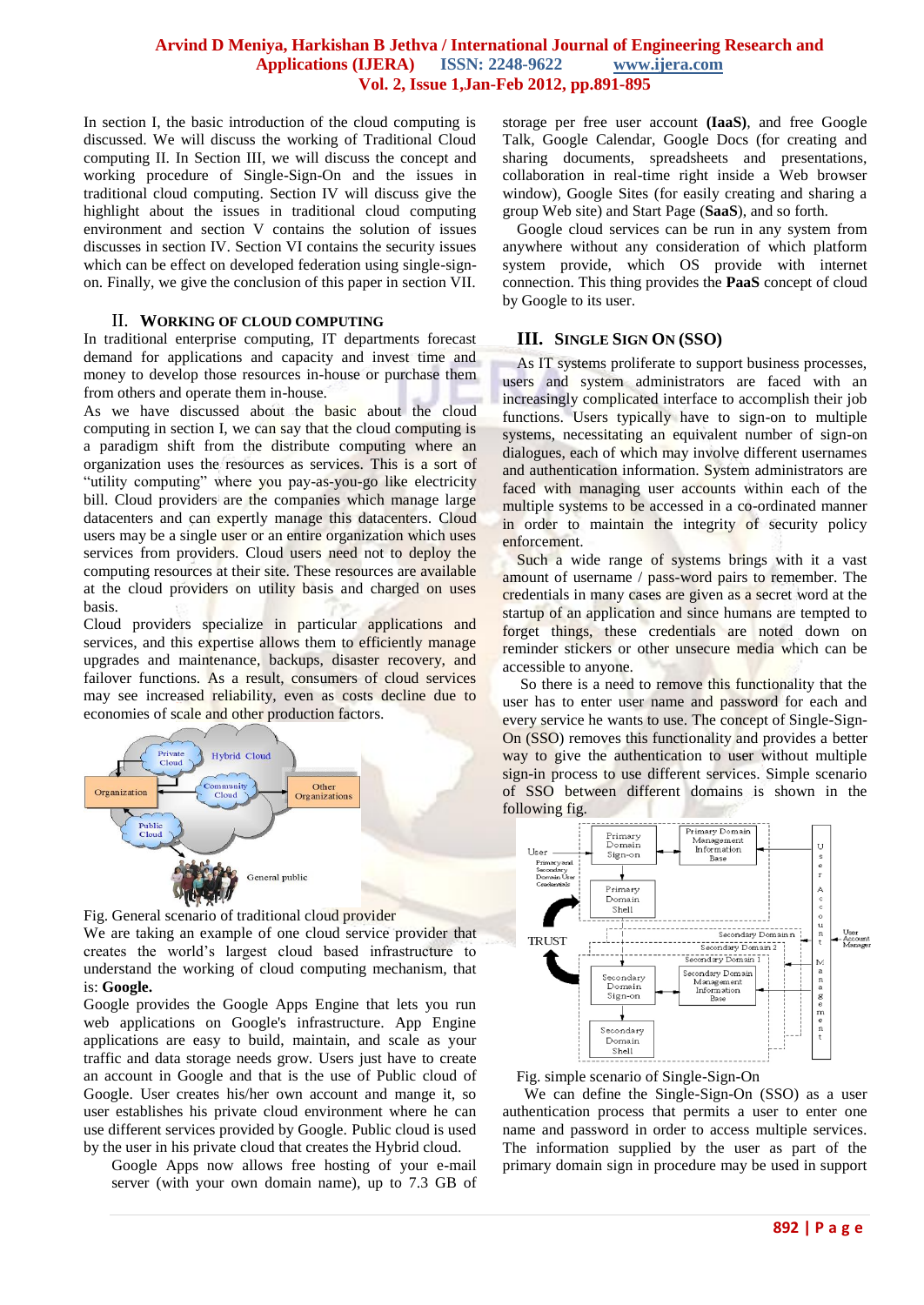of secondary domain sign in procedure in different ways, such as directly, indirectly, temporary, or immediately.

#### **IV. ISSUES IN TRADITION CLOUD COMPUTING ENVIRONMENT**

 In today's technology environment, many cloud providers are available, such as Google, Microsoft, Amazon and users have a choice of selecting a best cloud environment which satisfies his requirement. Every cloud environment provides the different services to its users at the same time using single sign on. Every cloud provider provides the different services to its authenticate user, so the main thing is that every user has to first subscribe or register to a respected cloud environment and then the user can access the services provides by that cloud. This is the procedure for every cloud provider to authenticate user and give the privileges to access its services. This is the scenario for every cloud provider.

 Now issue is generated that what happen if a same user wants to access the different services provides by the different cloud provider? For example, if a user is using the Google docs service from Google and user have to maintain the database using another service which is provide by the other cloud provider say Oracle cloud. So how user can use both the services from the different cloud provider? The simple solution for this issue is that user has to first subscribe in the entire cloud provider environment and then the user can access the services from different cloud provider.

**Traditional Cloud Environment** 



Fig. Traditional Cloud Computing Environment

 In above scenario we explain the traditional cloud computing working that every cloud provider is using. The second approach for the above issue can be resolve by creating one federation for the different cloud providers and by using the concept of Single-Sign-On. With the help of SSO, we can use the different services provides by the same cloud provider, but not use the different services provides by the different cloud provider.

#### **V. SOLUTION FOR THE TRADITION CLOUD COMPUTING ISSUE**

 The above discussed issue can be solved by creating one federation of traditional cloud providers which will provide the different services from the different cloud providers. With the help of Single Sign-in process, a single user can access all the services which are provided by different cloud provider that are member of this federation.

 The solution of the traditional cloud computing environment can be resolve by making a universal open cloud federation. The given solution can be view as given below.



Fig. Every cloud provider members of Open Cloud Computing federation and user can use different services provides by this federation.

As shown in above figure, we are taking an example of most famous cloud provider of recent time that is **Google**, **Microsoft SQL Azure** and **Amazon**. If these three cloud providers are a member of open cloud federation, then they provide all the services to the user who registered in this open cloud computing federation. As we have discussed the issue of traditional cloud environment in section IV, here the issue can be solved using the concept of open cloud computing federation.

The main part of this open cloud federation is providing SSO between the user and different cloud providers which are the authorized members in this federation. Instead of subscribe in different cloud, user just have to subscribe in this open cloud federation. After successful subscription, user can use the services from different cloud by interoperability between clouds.

So if user wants to take an advantage of the Google's web application framework and to develop their application, and also take an advantage of Microsoft's cloud based intensive data storage service then user just need to probe these two services. To connect these services user need open standard specified by the respective cloud provider.

The open cloud computing federation provides the platform for probing services of cloud provider and follows the open standards specifies by the respected cloud provider.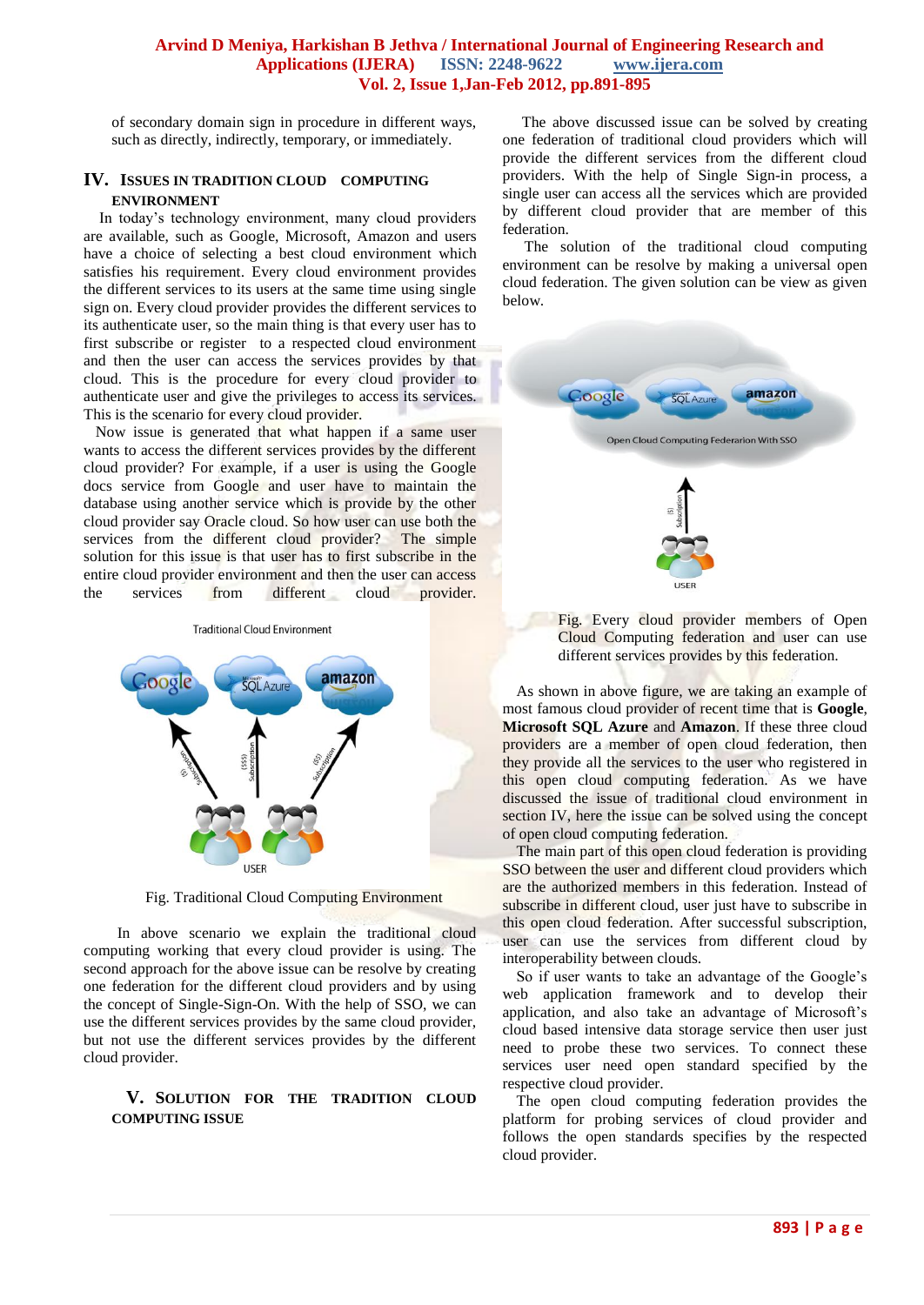#### **VI. SECURITY ISSUES RELATED TO OPEN CLOUD COMPUTING FEDERATION**

 While cost and ease of use are two great benefits of cloud computing, there are significant security concerns that need to be addressed when considering moving critical applications and sensitive data to public and shared cloud environments. To address these concerns, the cloud provider must develop sufficient controls to provide the same or a greater level of security than the organization would have if the cloud were not used.

 This open cloud computing federation provides the great concept for sharing services from different cloud providers by just a single sign in process to user. User is not aware about how cloud services are provided, But this concept arise some vulnerabilities which are as follow.

### *A. Data Privacy*

Every cloud provider which are members of this federation, have to compromise their data with the service of other cloud provider. So this is violation of the clouds privacy.

### *B. Misuse of Data*

Because there is interoperability between cloud of this federation, data of one cloud can be easily used by another cloud. So there is possibility to misuse the data or changes in original data.

#### *C. Standardization*

It is hard to achieve the standardization that open cloud computing federation will fulfill each and every open standard of different cloud provider.

# *D. Hacker's Attack*

Hackers are likely to attack visible code, including but not limited to code running in user context. They are likely to attack the infrastructure and perform extensive black box testing. The vulnerabilities of cloud are not only associated with the web applications but also vulnerabilities associated with the machine-to-machine Service Oriented Architecture (SOA) applications.

# *E. Denial of Service (DoS) Attack:*

Some security professionals have argued that the cloud is more vulnerable to DoS attacks, because it is shared by many users, which makes DoS attacks much more damaging. Twitter suffered a devastating DoS attack during 2009. We are creating a federation of different cloud provider, so this is consider as a major security issue in open cloud computing federation.

# *F. Side channel Attack:*

An attacker could attempt to compromise the cloud by placing a malicious virtual machine in close proximity to a target cloud server and then launching a side channel attack. We are providing a different cloud provider at a single place. So, if users will success for one cloud compromises, they can achieve all the data from different cloud.

# *G. Authentication Attack:*

Authentication is a weak point in hosted and virtual services and is frequently targeted. There are many different ways to authenticate users; for example, based on what a person knows, has, or is. The mechanisms used to secure the authentication process and the methods used are a frequent target of attackers. Once user has been authenticating, he can use all the data from the cloud.

### *H. Man-in-the-middle cryptographic Attack:*

This attack is carried out when an attacker places himself between two users. Anytime attackers can place themselves in the communication's path, there is the possibility that they can intercept and modify communications. This attack can violate the working and the sharing of services to single user.

### *I. Data Classification system in cloud*

This type of security issue mainly generates the question of users data classified in cloud. The main question user should concern with this issue is: Is data classified? How one user's data is separated from other user? Encryption should also be concern while data is in rest and in transit.

# *J. SLA (Service Level Agreement) Terms:*

The SLA services as a contracted level of guaranteed service between the cloud provider and the customer that specifies what level of services will be provided.

# *K. Long Term Viability of Cloud Provider:*

How long has the cloud provider been in business and what is their track record. If they go out of business, what happens to your data? Will your data be returned, and if so, in what format? As an example, in 2007, online storage service MediaMax went out of business following a system administration error that deleted active customer data. The failed company left behind unhappy users and focused concerns on the reliability of cloud computing.

# *L. Security breach in Cloud Provider:*

If there is any security incident creates, how can user get the support from the cloud provider? Many cloud provider claim that services provides by them are free from hackers, but cloud based services are a most target to the hackers.

# *M. Functionality of all clouds is not identical:*

The different models for cloud service delivery (IaaS, PaaS, SaaS) have different requirements of the customer when it comes to security. The less control you have the greater you must rely on the security practices of the provider. Understanding where the lines are drawn and who is responsible for what is vital before moving *anything* of value to a cloud.

These are some major security issues the cloud developers must have to concern while developing an open cloud computing federation.